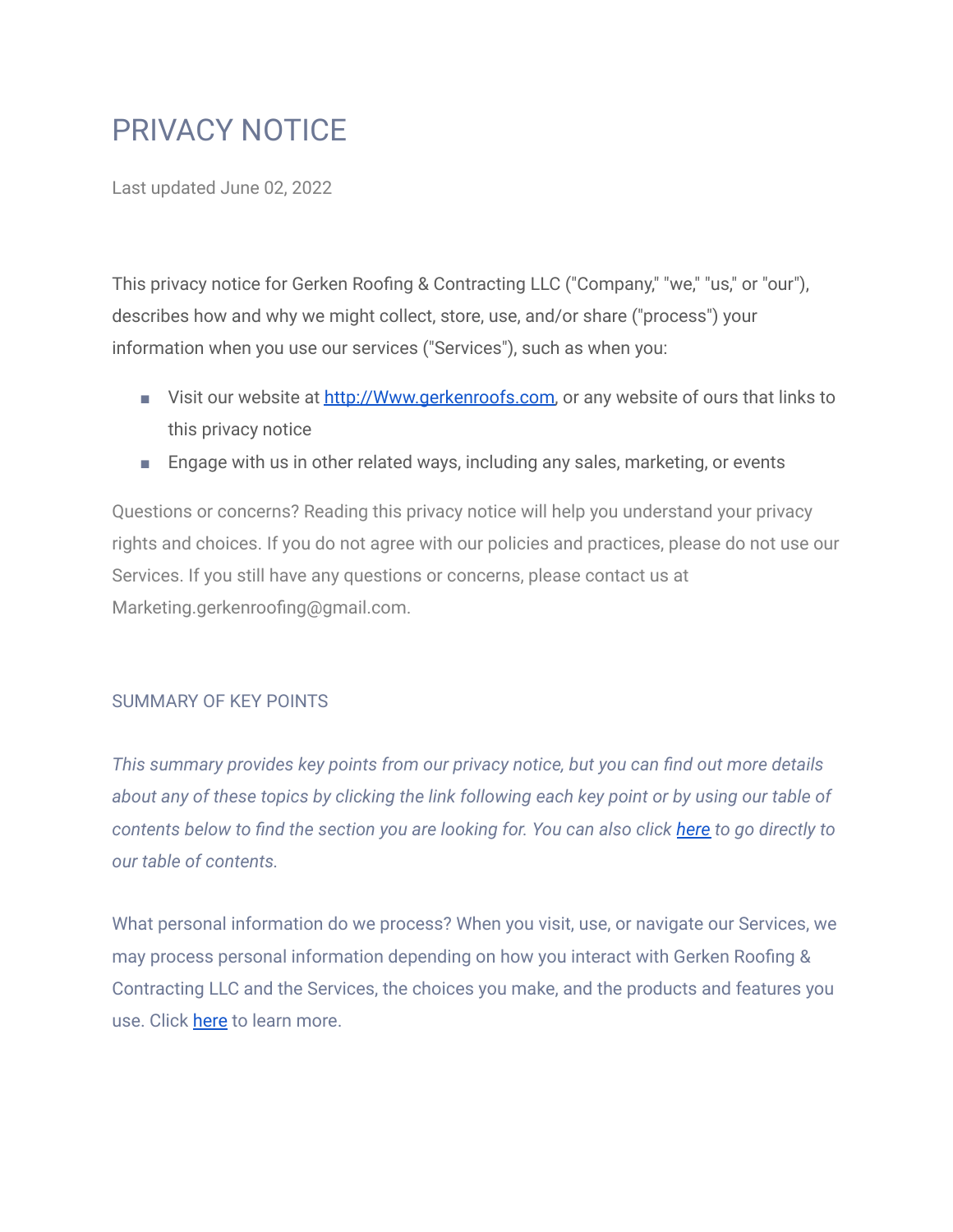Do we process any sensitive personal information? We do not process sensitive personal information.

Do we receive any information from third parties? We do not receive any information from third parties.

How do we process your information? We process your information to provide, improve, and administer our Services, communicate with you, for security and fraud prevention, and to comply with law. We may also process your information for other purposes with your consent. We process your information only when we have a valid legal reason to do so. Click [here](https://app.termly.io/dashboard/website/3e2ade74-0d9d-4643-8b5b-291321c19b65/terms-of-service#infouse) to learn more.

In what situations and with which types of parties do we share personal information? We may share information in specific situations and with specific categories of third parties. Click [here](https://app.termly.io/dashboard/website/3e2ade74-0d9d-4643-8b5b-291321c19b65/terms-of-service#whoshare) to learn more.

How do we keep your information safe? We have organizational and technical processes and procedures in place to protect your personal information. However, no electronic transmission over the internet or information storage technology can be guaranteed to be 100% secure, so we cannot promise or guarantee that hackers, cybercriminals, or other unauthorized third parties will not be able to defeat our security and improperly collect, access, steal, or modify your information. Click [here](https://app.termly.io/dashboard/website/3e2ade74-0d9d-4643-8b5b-291321c19b65/terms-of-service#infosafe) to learn more.

What are your rights? Depending on where you are located geographically, the applicable privacy law may mean you have certain rights regarding your personal information. Click [here](https://app.termly.io/dashboard/website/3e2ade74-0d9d-4643-8b5b-291321c19b65/terms-of-service#privacyrights) to learn more.

How do I exercise my rights? The easiest way to exercise your rights is by filling out our data subject request form available [here](https://app.termly.io/notify/f30149a3-fbbb-44f5-ad88-a8092e963666), or by contacting us. We will consider and act upon any request in accordance with applicable data protection laws.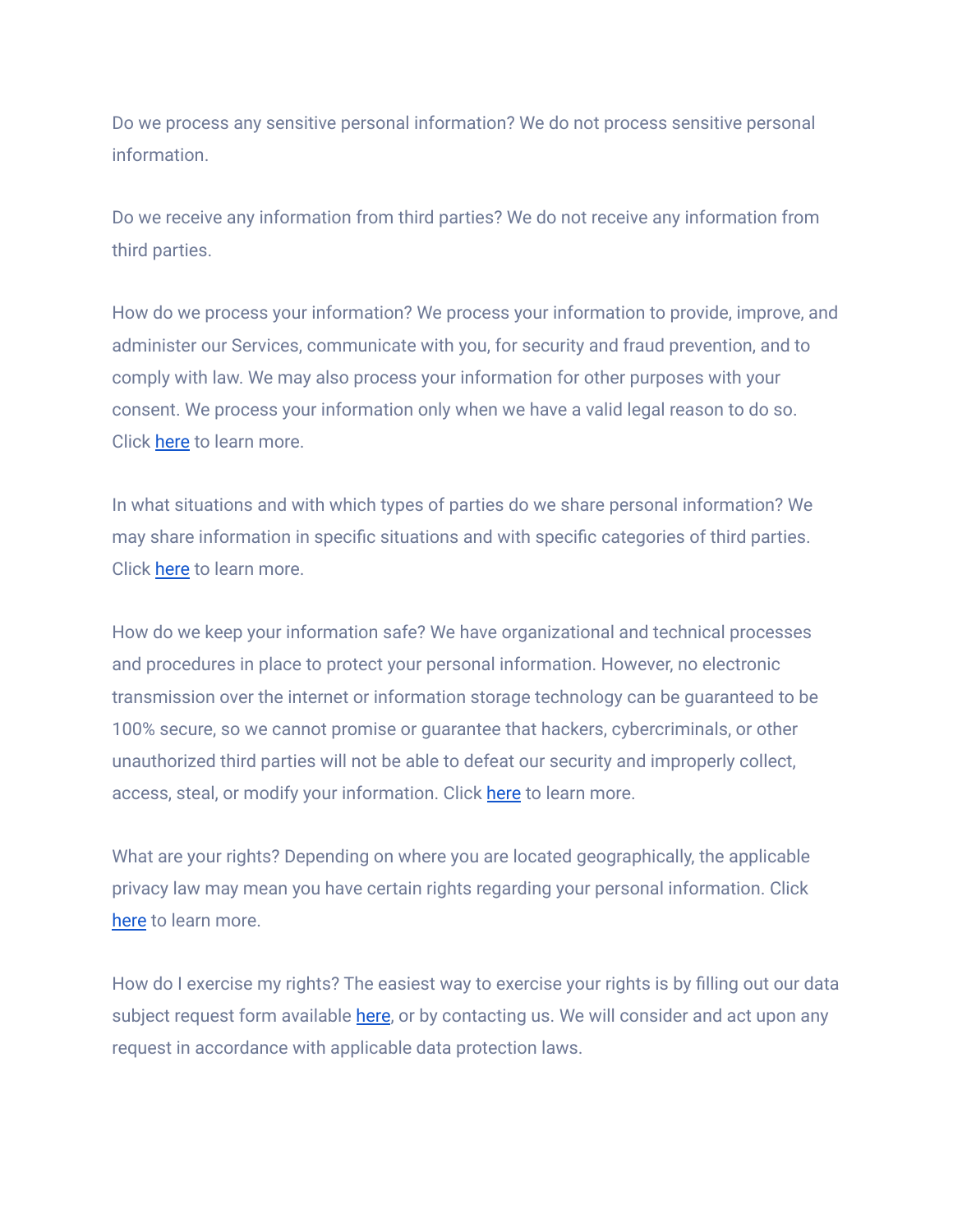Want to learn more about what Gerken Roofing & Contracting LLC does with any information we collect? Click [here](https://app.termly.io/dashboard/website/3e2ade74-0d9d-4643-8b5b-291321c19b65/terms-of-service#toc) to review the notice in full.

# TABLE OF CONTENTS

- 1. WHAT [INFORMATION](https://app.termly.io/dashboard/website/3e2ade74-0d9d-4643-8b5b-291321c19b65/terms-of-service#infocollect) DO WE COLLECT?
- 2. HOW DO WE PROCESS YOUR [INFORMATION?](https://app.termly.io/dashboard/website/3e2ade74-0d9d-4643-8b5b-291321c19b65/terms-of-service#infouse)
- 3. WHEN AND WITH WHOM DO WE SHARE YOUR PERSONAL [INFORMATION?](https://app.termly.io/dashboard/website/3e2ade74-0d9d-4643-8b5b-291321c19b65/terms-of-service#whoshare)
- 4. DO WE USE COOKIES AND OTHER TRACKING [TECHNOLOGIES?](https://app.termly.io/dashboard/website/3e2ade74-0d9d-4643-8b5b-291321c19b65/terms-of-service#cookies)
- 5. HOW LONG DO WE KEEP YOUR [INFORMATION?](https://app.termly.io/dashboard/website/3e2ade74-0d9d-4643-8b5b-291321c19b65/terms-of-service#inforetain)
- 6. HOW DO WE KEEP YOUR [INFORMATION](https://app.termly.io/dashboard/website/3e2ade74-0d9d-4643-8b5b-291321c19b65/terms-of-service#infosafe) SAFE?
- 7. DO WE COLLECT [INFORMATION](https://app.termly.io/dashboard/website/3e2ade74-0d9d-4643-8b5b-291321c19b65/terms-of-service#infominors) FROM MINORS?
- 8. WHAT ARE YOUR [PRIVACY](https://app.termly.io/dashboard/website/3e2ade74-0d9d-4643-8b5b-291321c19b65/terms-of-service#privacyrights) RIGHTS?
- 9. CONTROLS FOR [DO-NOT-TRACK](https://app.termly.io/dashboard/website/3e2ade74-0d9d-4643-8b5b-291321c19b65/terms-of-service#DNT) FEATURES
- 10. DO [CALIFORNIA](https://app.termly.io/dashboard/website/3e2ade74-0d9d-4643-8b5b-291321c19b65/terms-of-service#caresidents) RESIDENTS HAVE SPECIFIC PRIVACY RIGHTS?
- 11. DO WE MAKE [UPDATES](https://app.termly.io/dashboard/website/3e2ade74-0d9d-4643-8b5b-291321c19b65/terms-of-service#policyupdates) TO THIS NOTICE?
- 12. HOW CAN YOU [CONTACT](https://app.termly.io/dashboard/website/3e2ade74-0d9d-4643-8b5b-291321c19b65/terms-of-service#contact) US ABOUT THIS NOTICE?
- 13. HOW CAN YOU REVIEW, UPDATE, OR DELETE THE DATA WE [COLLECT](https://app.termly.io/dashboard/website/3e2ade74-0d9d-4643-8b5b-291321c19b65/terms-of-service#request) FROM YOU?

# 1. WHAT INFORMATION DO WE COLLECT?

## Personal information you disclose to us

*In Short: We collect personal information that you provide to us.*

We collect personal information that you voluntarily provide to us when you express an interest in obtaining information about us or our products and Services, when you participate in activities on the Services, or otherwise when you contact us.

Personal Information Provided by You. The personal information that we collect depends on the context of your interactions with us and the Services, the choices you make, and the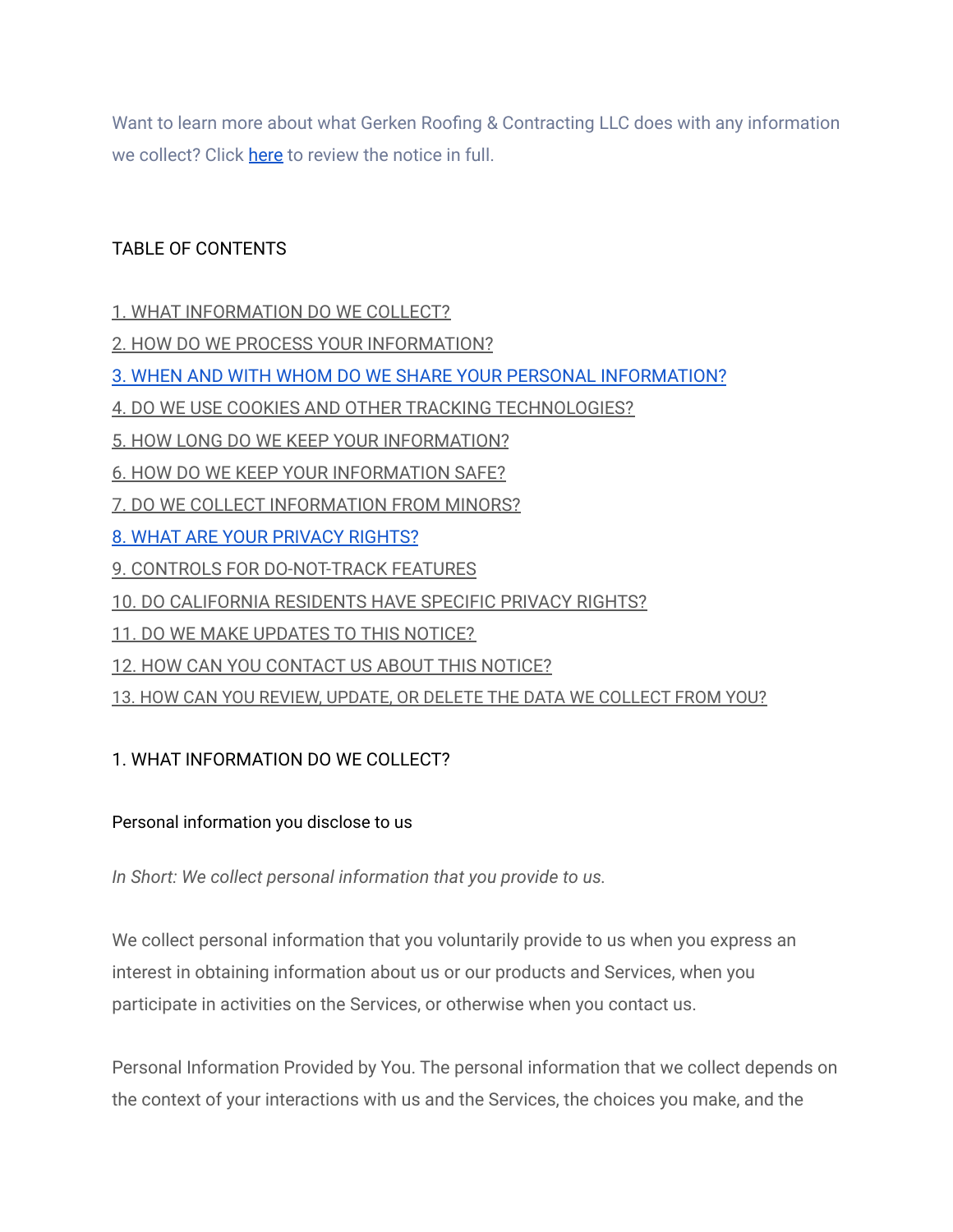products and features you use. The personal information we collect may include the following:

- names
- phone numbers
- email addresses
- mailing addresses
- contact preferences

Sensitive Information. We do not process sensitive information.

All personal information that you provide to us must be true, complete, and accurate, and you must notify us of any changes to such personal information.

## Information automatically collected

*In Short: Some information — such as your Internet Protocol (IP) address and/or browser and device characteristics — is collected automatically when you visit our Services.*

We automatically collect certain information when you visit, use, or navigate the Services. This information does not reveal your specific identity (like your name or contact information) but may include device and usage information, such as your IP address, browser and device characteristics, operating system, language preferences, referring URLs, device name, country, location, information about how and when you use our Services, and other technical information. This information is primarily needed to maintain the security and operation of our Services, and for our internal analytics and reporting purposes.

Like many businesses, we also collect information through cookies and similar technologies.

The information we collect includes: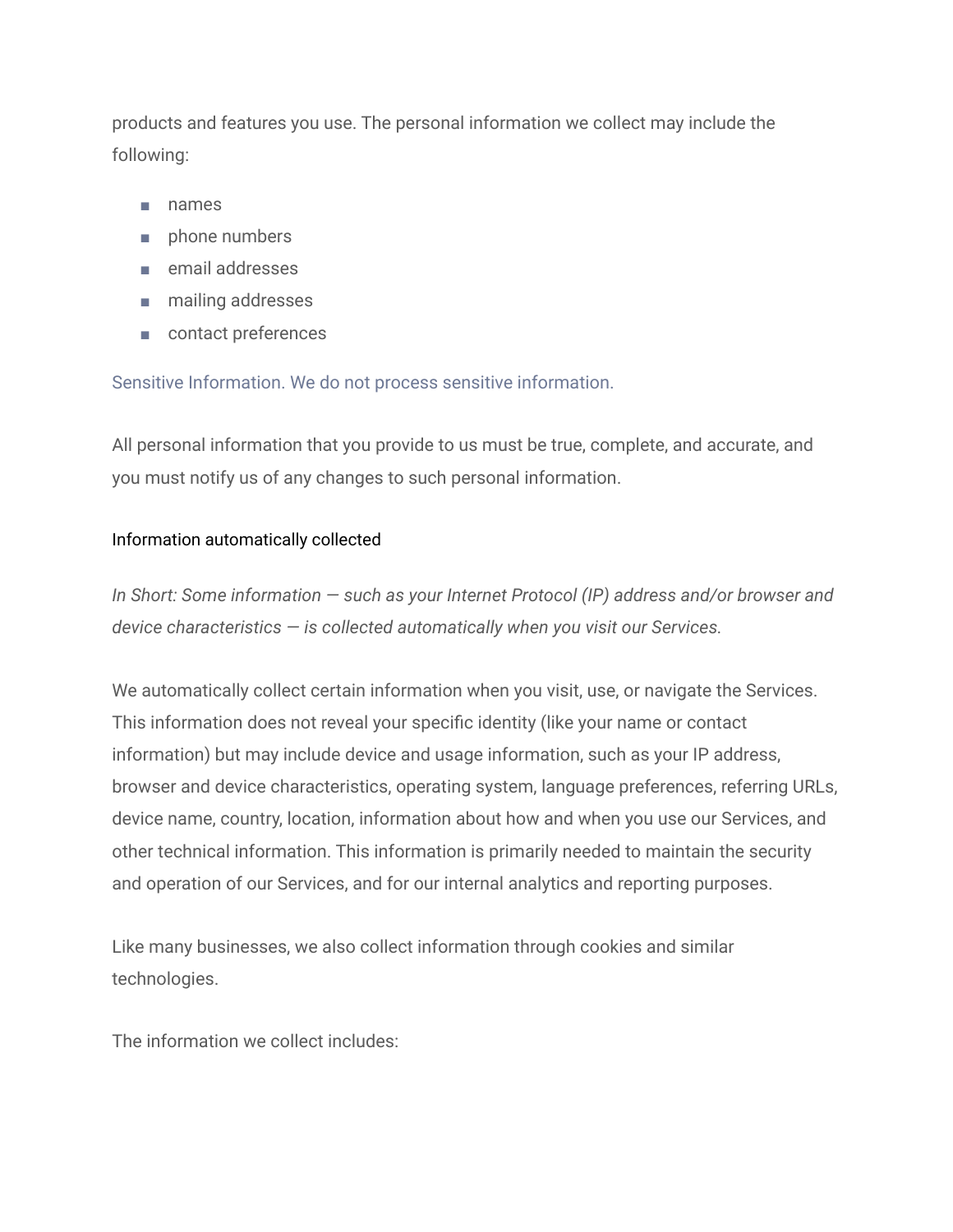- *Log and Usage Data*. Log and usage data is service-related, diagnostic, usage, and performance information our servers automatically collect when you access or use our Services and which we record in log files. Depending on how you interact with us, this log data may include your IP address, device information, browser type, and settings and information about your activity in the Services (such as the date/time stamps associated with your usage, pages and files viewed, searches, and other actions you take such as which features you use), device event information (such as system activity, error reports (sometimes called "crash dumps"), and hardware settings).
- *Device Data*. We collect device data such as information about your computer, phone, tablet, or other device you use to access the Services. Depending on the device used, this device data may include information such as your IP address (or proxy server), device and application identification numbers, location, browser type, hardware model, Internet service provider and/or mobile carrier, operating system, and system configuration information.
- *Location Data*. We collect location data such as information about your device's location, which can be either precise or imprecise. How much information we collect depends on the type and settings of the device you use to access the Services. For example, we may use GPS and other technologies to collect geolocation data that tells us your current location (based on your IP address). You can opt out of allowing us to collect this information either by refusing access to the information or by disabling your Location setting on your device. However, if you choose to opt out, you may not be able to use certain aspects of the Services.

## 2. HOW DO WE PROCESS YOUR INFORMATION?

*In Short: We process your information to provide, improve, and administer our Services, communicate with you, for security and fraud prevention, and to comply with law. We may also process your information for other purposes with your consent.*

We process your personal information for a variety of reasons, depending on how you interact with our Services, including: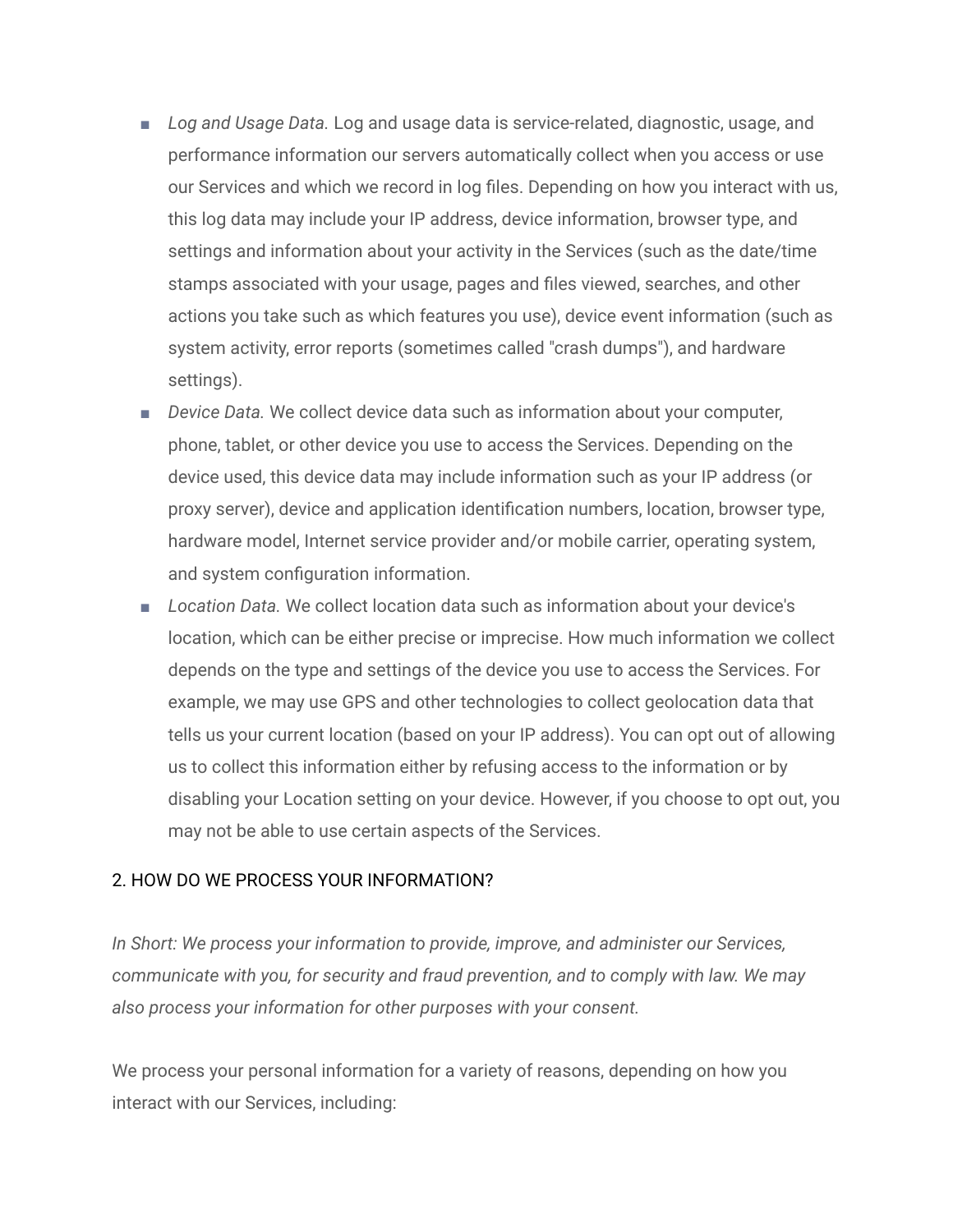- To respond to user inquiries/offer support to users. We may process your information to respond to your inquiries and solve any potential issues you might have with the requested service.
- To send you marketing and promotional communications. We may process the personal information you send to us for our marketing purposes, if this is in accordance with your marketing preferences. You can opt out of our marketing emails at any time. For more information, see "WHAT ARE YOUR [PRIVACY](https://app.termly.io/dashboard/website/3e2ade74-0d9d-4643-8b5b-291321c19b65/terms-of-service#privacyrights) RIGHTS?" below).
- To evaluate and improve our Services, products, marketing, and your experience. We may process your information when we believe it is necessary to identify usage trends, determine the effectiveness of our promotional campaigns, and to evaluate and improve our Services, products, marketing, and your experience.

## 3. WHEN AND WITH WHOM DO WE SHARE YOUR PERSONAL INFORMATION?

*In Short: We may share information in specific situations described in this section and/or with the following categories of third parties.*

Vendors, Consultants, and Other Third-Party Service Providers. We may share your data with third-party vendors, service providers, contractors, or agents ("third parties") who perform services for us or on our behalf and require access to such information to do that work. The categories of third parties we may share personal information with are as follows:

- Sales & Marketing Tools
- Data Analytics Services

We also may need to share your personal information in the following situations:

■ Business Transfers. We may share or transfer your information in connection with, or during negotiations of, any merger, sale of company assets, financing, or acquisition of all or a portion of our business to another company.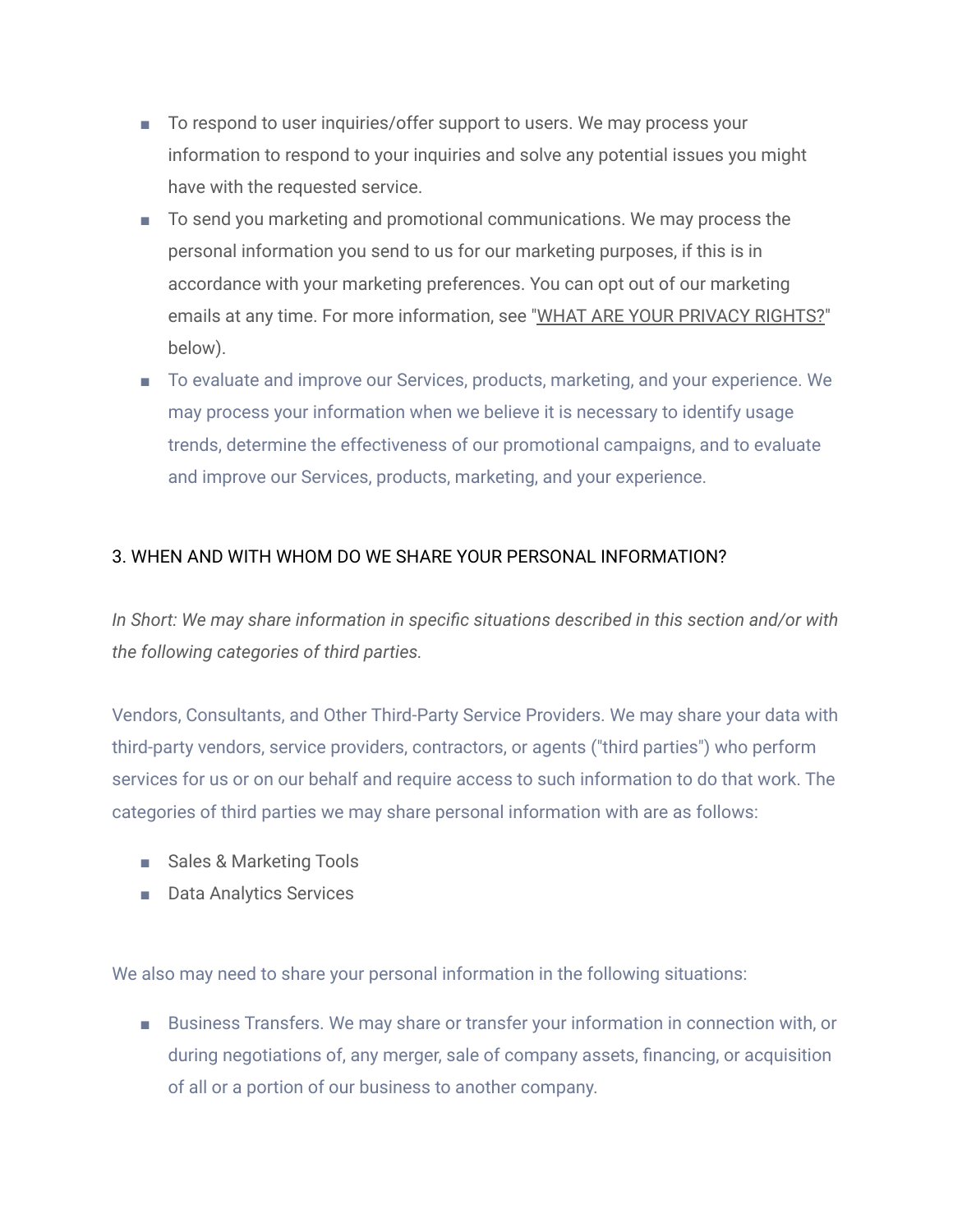## 4. DO WE USE COOKIES AND OTHER TRACKING TECHNOLOGIES?

*In Short: We may use cookies and other tracking technologies to collect and store your information.*

We may use cookies and similar tracking technologies (like web beacons and pixels) to access or store information. Specific information about how we use such technologies and how you can refuse certain cookies is set out in our Cookie Notice.

## 5. HOW LONG DO WE KEEP YOUR INFORMATION?

*In Short: We keep your information for as long as necessary to fulfill the purposes outlined in this privacy notice unless otherwise required by law.*

We will only keep your personal information for as long as it is necessary for the purposes set out in this privacy notice, unless a longer retention period is required or permitted by law (such as tax, accounting, or other legal requirements). No purpose in this notice will require us keeping your personal information for longer than 90 days.

When we have no ongoing legitimate business need to process your personal information, we will either delete or anonymize such information, or, if this is not possible (for example, because your personal information has been stored in backup archives), then we will securely store your personal information and isolate it from any further processing until deletion is possible.

## 6. HOW DO WE KEEP YOUR INFORMATION SAFE?

*In Short: We aim to protect your personal information through a system of organizational and technical security measures.*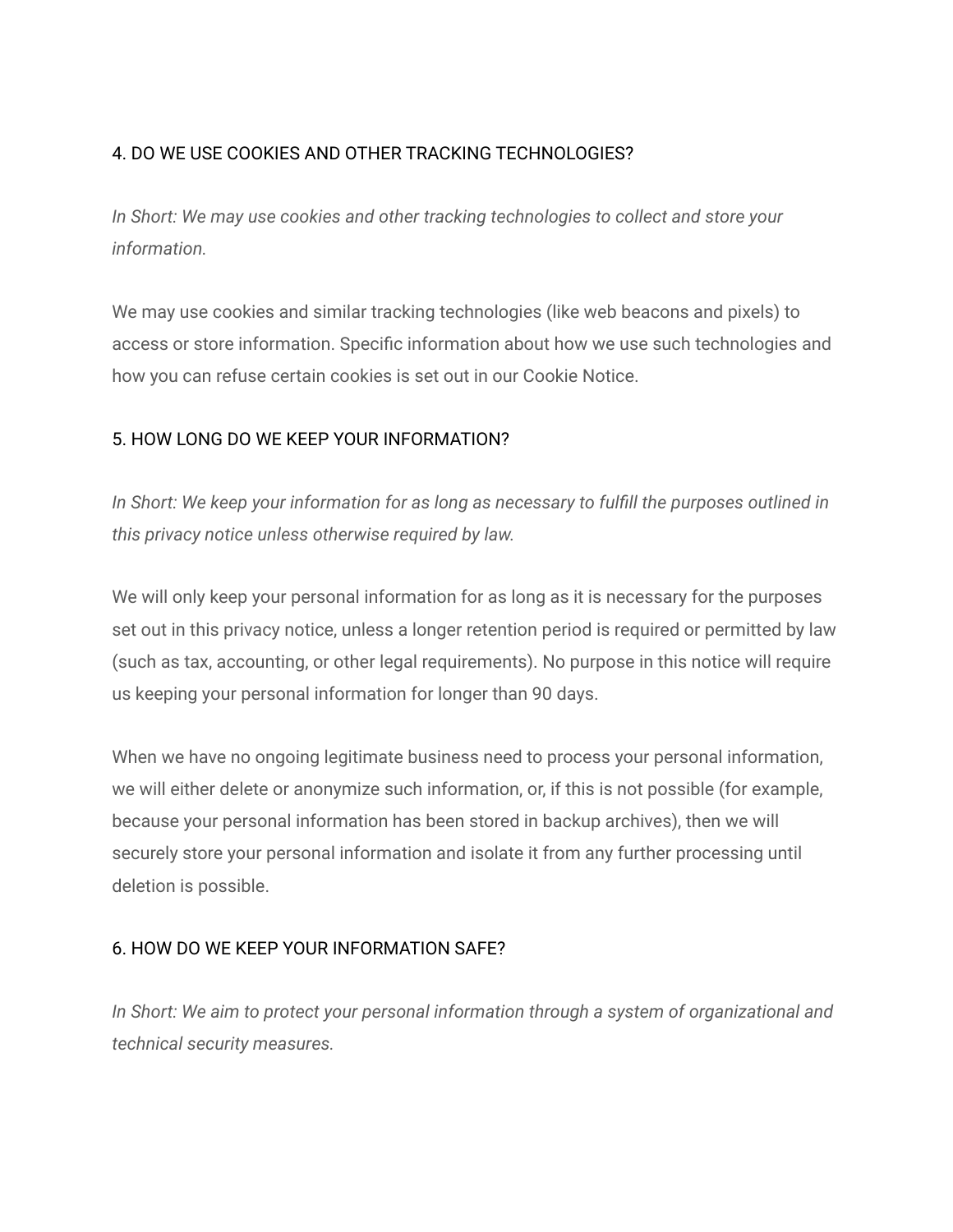We have implemented appropriate and reasonable technical and organizational security measures designed to protect the security of any personal information we process. However, despite our safeguards and efforts to secure your information, no electronic transmission over the Internet or information storage technology can be guaranteed to be 100% secure, so we cannot promise or guarantee that hackers, cybercriminals, or other unauthorized third parties will not be able to defeat our security and improperly collect, access, steal, or modify your information. Although we will do our best to protect your personal information, transmission of personal information to and from our Services is at your own risk. You should only access the Services within a secure environment.

#### 7. DO WE COLLECT INFORMATION FROM MINORS?

*In Short: We do not knowingly collect data from or market to children under 18 years of age.*

We do not knowingly solicit data from or market to children under 18 years of age. By using the Services, you represent that you are at least 18 or that you are the parent or guardian of such a minor and consent to such minor dependent's use of the Services. If we learn that personal information from users less than 18 years of age has been collected, we will deactivate the account and take reasonable measures to promptly delete such data from our records. If you become aware of any data we may have collected from children under age 18, please contact us at Gerkenroofinginquiries@gmail.com.

## 8. WHAT ARE YOUR PRIVACY RIGHTS?

*In Short: You may review, change, or terminate your account at any time.*

If you are located in the EEA or UK and you believe we are unlawfully processing your personal information, you also have the right to complain to your local data protection supervisory authority. You can find their contact details here:

[https://ec.europa.eu/justice/data-protection/bodies/authorities/index\\_en.htm.](https://ec.europa.eu/justice/data-protection/bodies/authorities/index_en.htm)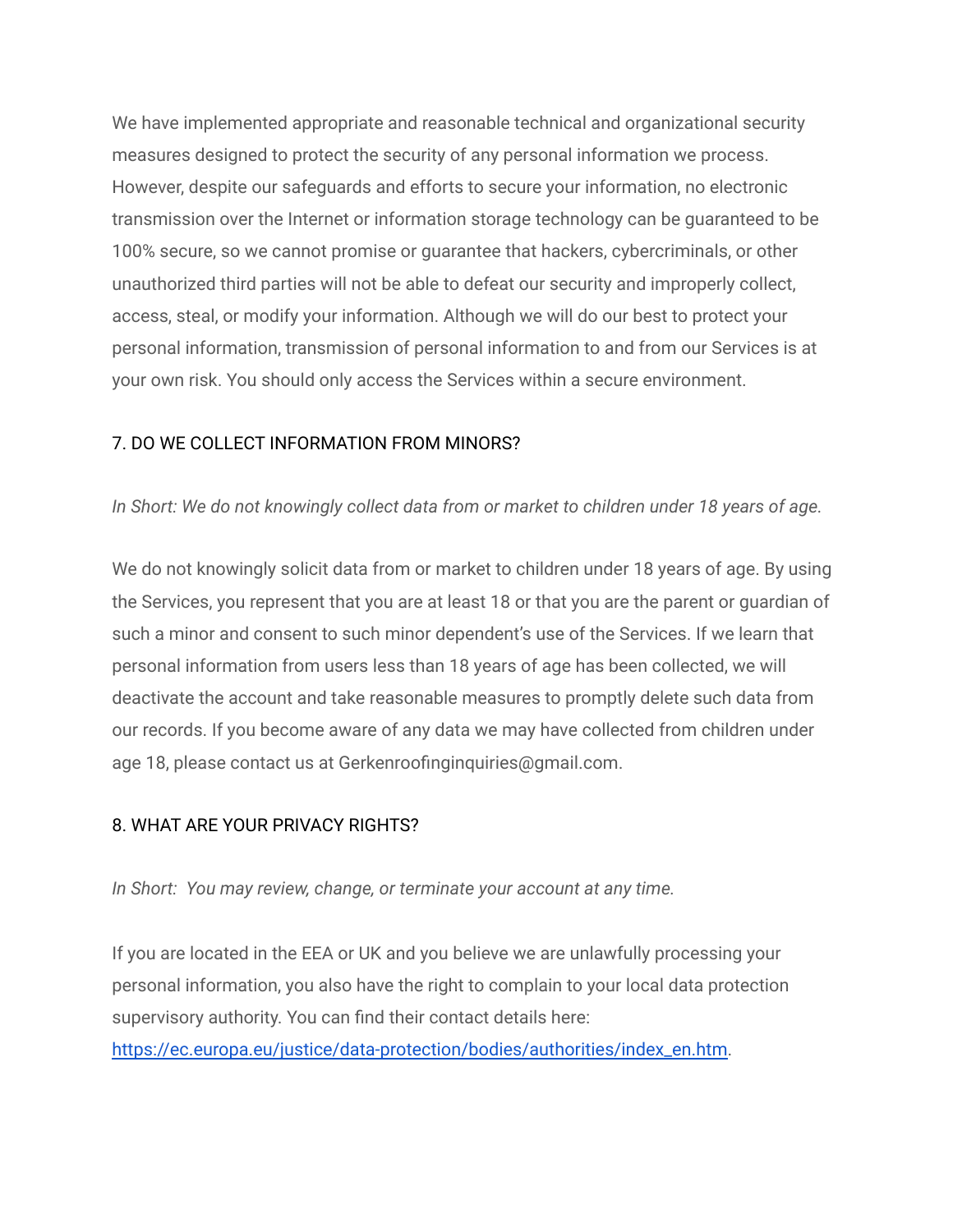If you are located in Switzerland, the contact details for the data protection authorities are available here: [https://www.edoeb.admin.ch/edoeb/en/home.html.](https://www.edoeb.admin.ch/edoeb/en/home.html)

Withdrawing your consent: If we are relying on your consent to process your personal information,which may be express and/or implied consent depending on the applicable law, you have the right to withdraw your consent at any time. You can withdraw your consent at any time by contacting us by using the contact details provided in the section ["HOW](https://app.termly.io/dashboard/website/3e2ade74-0d9d-4643-8b5b-291321c19b65/terms-of-service#contact) CAN YOU [CONTACT](https://app.termly.io/dashboard/website/3e2ade74-0d9d-4643-8b5b-291321c19b65/terms-of-service#contact) US ABOUT THIS NOTICE?" below.

However, please note that this will not affect the lawfulness of the processing before its withdrawal, nor when applicable law allows, will it affect the processing of your personal information conducted in reliance on lawful processing grounds other than consent.

Opting out of marketing and promotional communications: You can unsubscribe from our marketing and promotional communications at any time by clicking on the unsubscribe link in the emails that we send, or by contacting us using the details provided in the section "HOW CAN YOU [CONTACT](https://app.termly.io/dashboard/website/3e2ade74-0d9d-4643-8b5b-291321c19b65/terms-of-service#contact) US ABOUT THIS NOTICE?" below. You will then be removed from the marketing lists. However, we may still communicate with you  $-$  for example, to send you service-related messages that are necessary for the administration and use of your account, to respond to service requests, or for other non-marketing purposes.

Cookies and similar technologies: Most Web browsers are set to accept cookies by default. If you prefer, you can usually choose to set your browser to remove cookies and to reject cookies. If you choose to remove cookies or reject cookies, this could affect certain features or services of our Services. To opt out of interest-based advertising by advertisers on our Services visit [http://www.aboutads.info/choices/.](http://www.aboutads.info/choices/)

If you have questions or comments about your privacy rights, you may email us at Gerkenroofinginquiries@gmail.com.

#### 9. CONTROLS FOR DO-NOT-TRACK FEATURES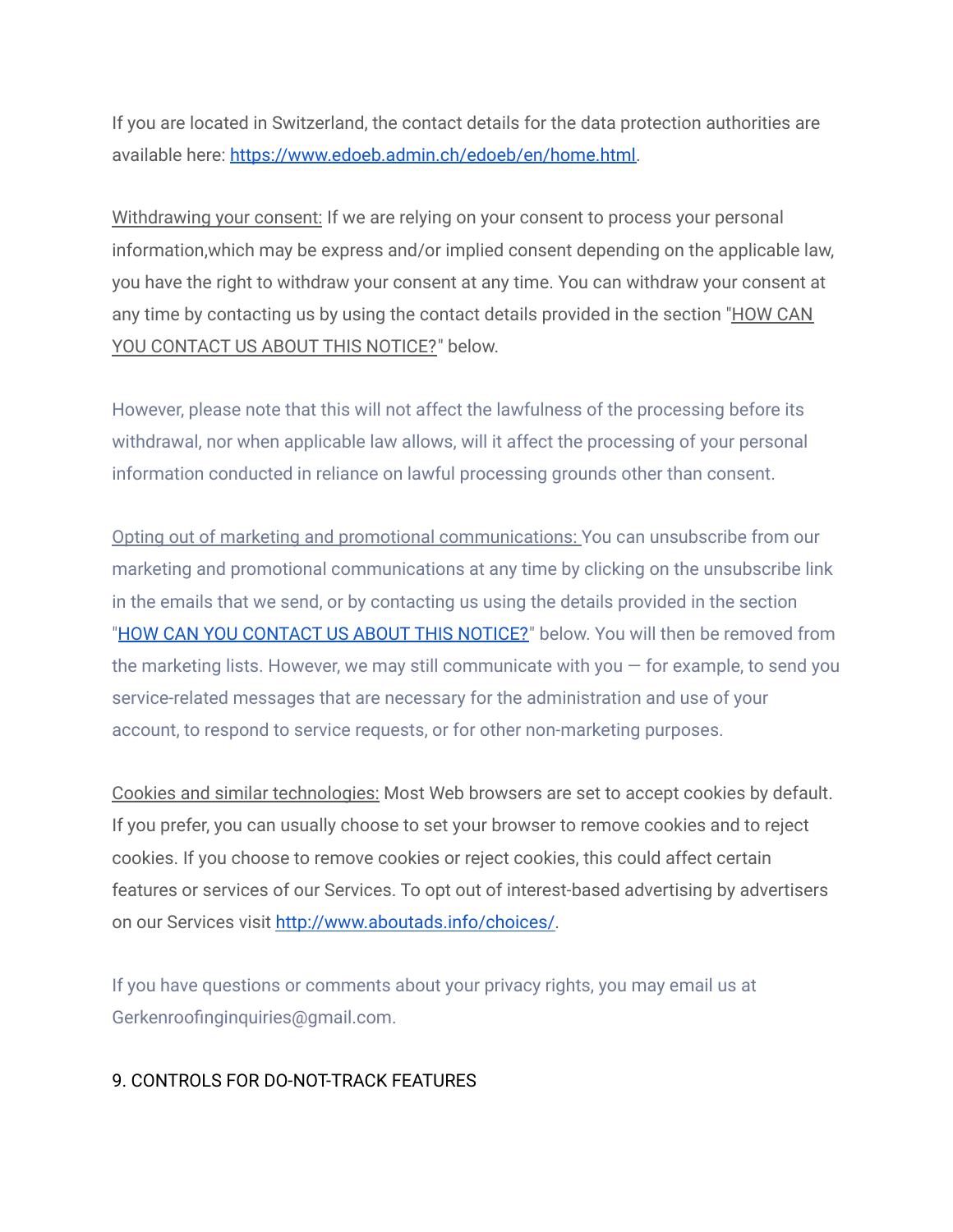Most web browsers and some mobile operating systems and mobile applications include a Do-Not-Track ("DNT") feature or setting you can activate to signal your privacy preference not to have data about your online browsing activities monitored and collected. At this stage no uniform technology standard for recognizing and implementing DNT signals has been finalized. As such, we do not currently respond to DNT browser signals or any other mechanism that automatically communicates your choice not to be tracked online. If a standard for online tracking is adopted that we must follow in the future, we will inform you about that practice in a revised version of this privacy notice.

#### 10. DO CALIFORNIA RESIDENTS HAVE SPECIFIC PRIVACY RIGHTS?

*In Short: Yes, if you are a resident of California, you are granted specific rights regarding access to your personal information.*

California Civil Code Section 1798.83, also known as the "Shine The Light" law, permits our users who are California residents to request and obtain from us, once a year and free of charge, information about categories of personal information (if any) we disclosed to third parties for direct marketing purposes and the names and addresses of all third parties with which we shared personal information in the immediately preceding calendar year. If you are a California resident and would like to make such a request, please submit your request in writing to us using the contact information provided below.

If you are under 18 years of age, reside in California, and have a registered account with Services, you have the right to request removal of unwanted data that you publicly post on the Services. To request removal of such data, please contact us using the contact information provided below and include the email address associated with your account and a statement that you reside in California. We will make sure the data is not publicly displayed on the Services, but please be aware that the data may not be completely or comprehensively removed from all our systems (e.g., backups, etc.).